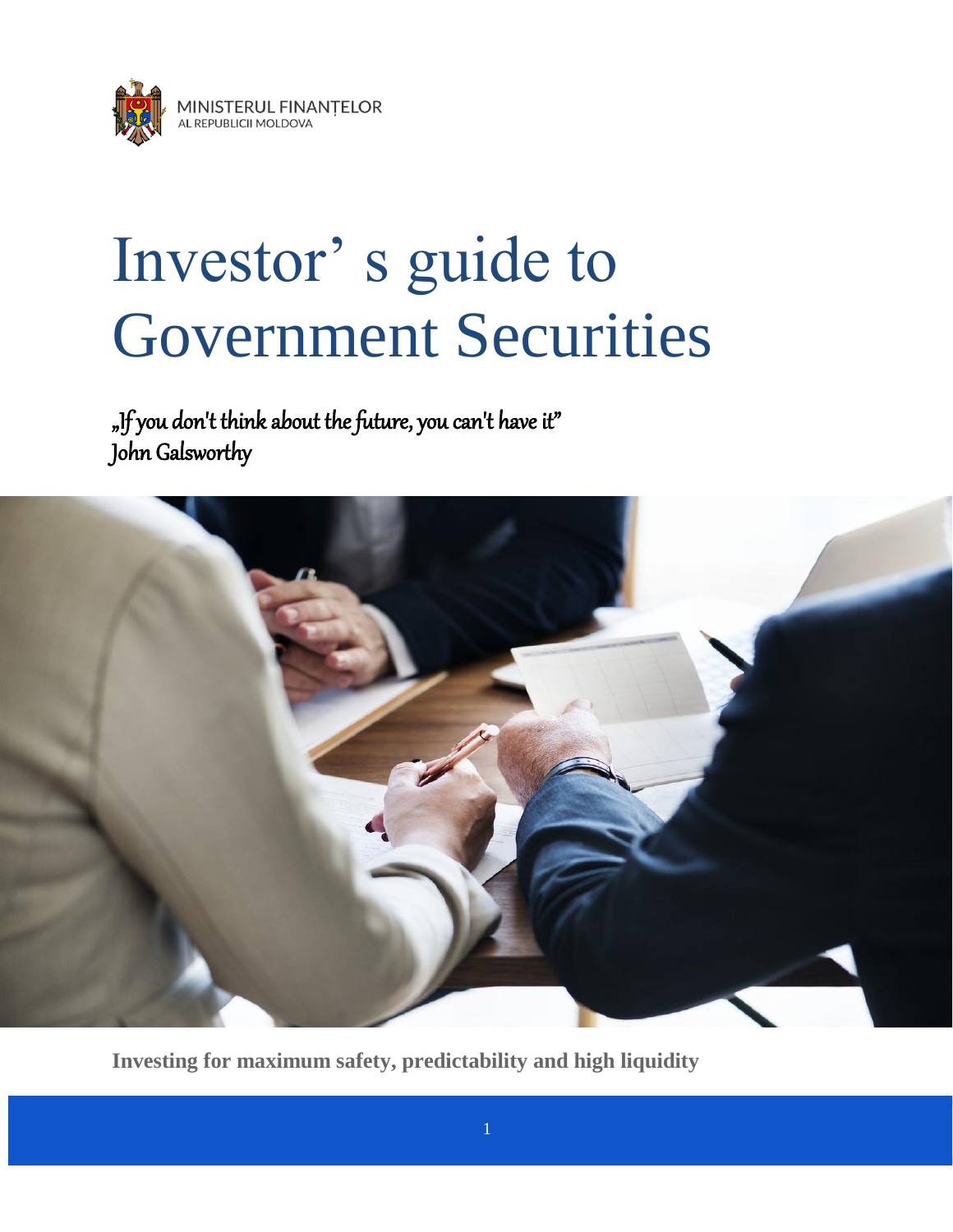## **CONTENTS:**

**Introduction** 

What are the government securities?

Why should you invest in government securities?

Key considerations of investments in Government Securities.

How to invest in government securities?

How to buy/sell government securities on secondary market?

**Glossary** 

### **For more information contact:**

**Ministry of Finance of Republic of Moldova** 7 Constantin Tănase str., Chisinau, MD 2005 Tel: (+373 22) 262-726 (+373 22) 262-815 E-mail: [elena.matveeva@mf.gov.md](mailto:elena.matveeva@mf.gov.md) [olesea.friscu@mf.gov.md](mailto:olesea.friscu@mf.gov.md) [www.mf.gov.md](http://www.mf.gov.md/)

**National Bank of Moldova** 1 Grigore Vieru Avenue, Chisinau, MD 2005 Tel: (+373 22) 822-419 E-mail: valeriu.stirbul@bnm.md [www.bnm.md](http://www.bnm.md/)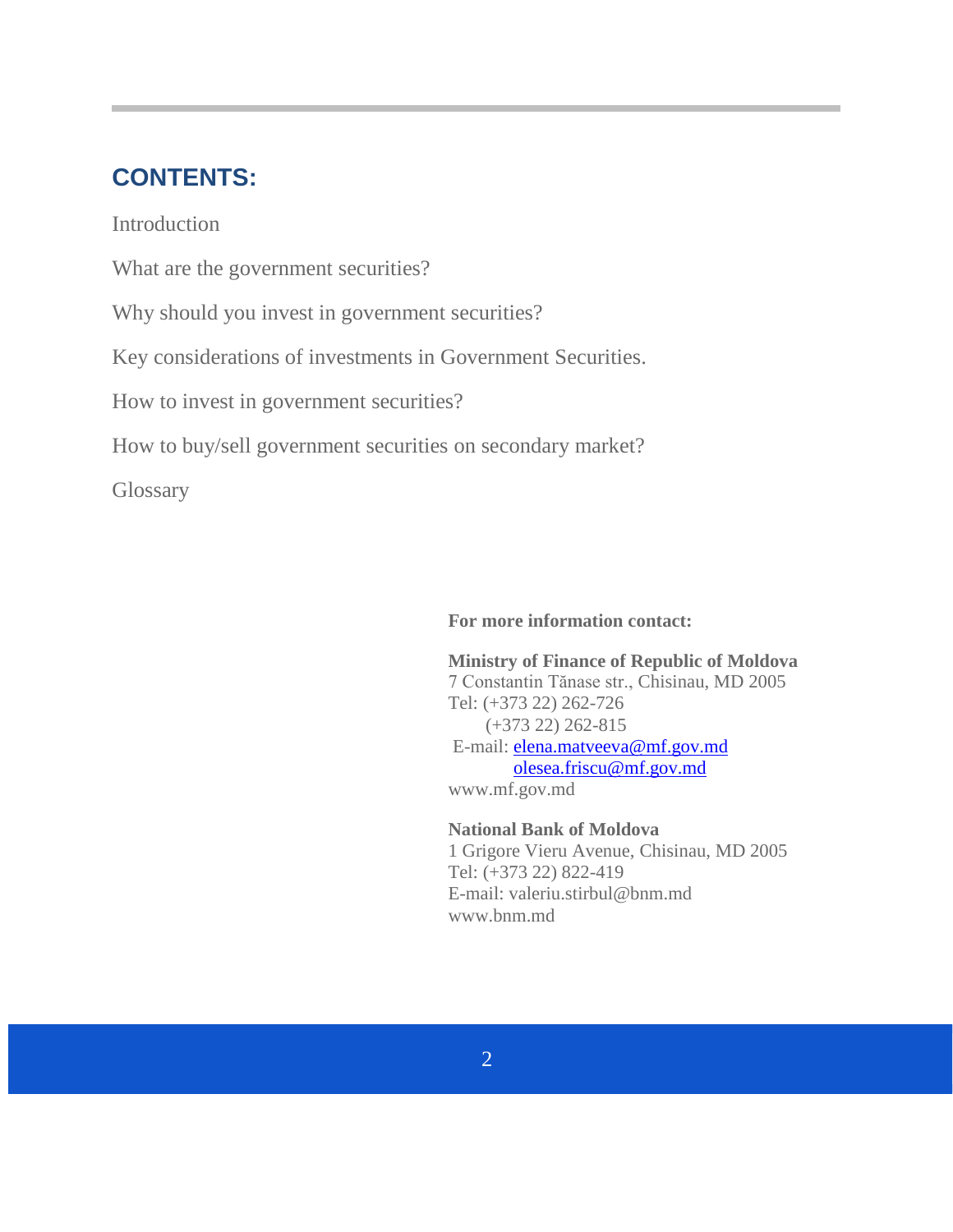## **Introduction**

The brochure is intended for those who have an interest to invest in government securities (hereinafter GS) of the Republic of Moldova and would like to know more about the essential futures of these financial instruments.

In the Republic of Moldova, the GS market was established in 1995. Since then, the Ministry of Finance, as the issuer of government securities, in cooperation with the National Bank of Moldova, as the fiscal agent of the state, have undertaken several measures in creating conditions for developing a modern financial market:

- organization of the primary market of GS based on principles of major transparency and fair competition of the participants;
- establishing the primary dealers system in order to ensure the underwriting of the GS and to develop the secondary market of GS;
- ensuring a high level of safety and security of the registration of the ownership identity over the GS in the system held by the Central Securities Depository.

## **What are the government securities?**

**Government securities** are financial instruments that attest the public debt in form of treasury bills and government bonds and represent short and long term government loans in national currency.

By investing in GS, you lend certain amounts of money to the government in order to support the development of the country's economy and investment activity, new job creation, etc., and at maturity the state will pay the invested amount and an interest.

If you invest in treasury bills, then you will get interest at maturity. If you invest in government bonds, you will get interest periodically (semiannually) in the form of coupons.

**Treasury bills** are issued at a discount and redeemed at the face value at maturity. The maturity of treasury bills is up to one year.

**Government bonds** are issued at discount, at face value, or with premium, with fixed or floating interest rate and are redeemed at face value at maturity. The maturity of government bonds is one year and more.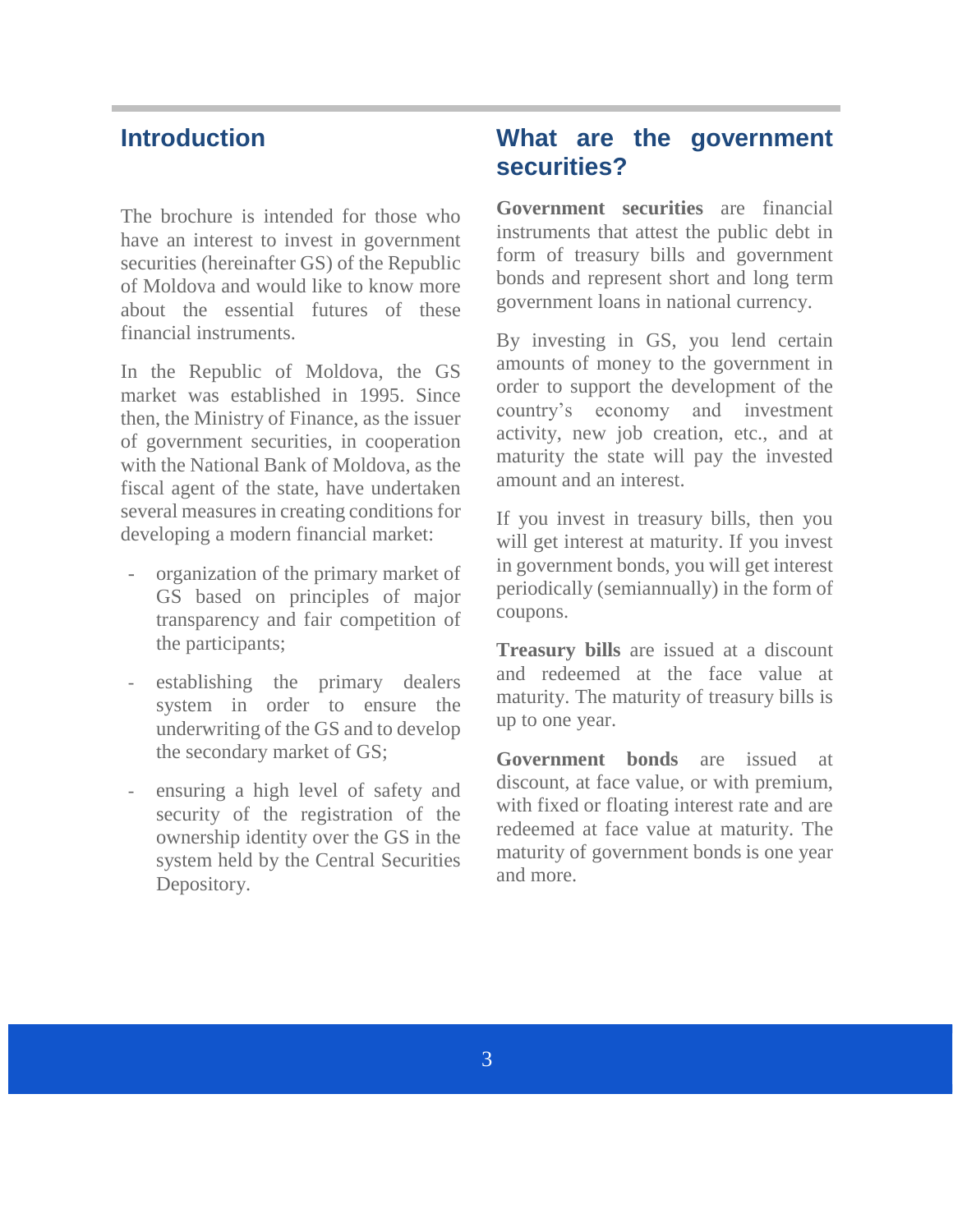## **Why should you invest in government securities?**

#### **Maximum safety**

GS are very safe financial instruments, because they benefit from the full guarantee of the Republic of Moldova.

Since the establishment of the GS market, the state has never withheld payment for the principal or interest of the GS.

#### **High liquidity**

Because GS are traded on the secondary market, you get money by selling them on the market. At the same time, you get the interest for each day of holding the GS in your portfolio.

#### **Long term collaboration with the most reliable partner**

No risk in terms of the loyalty, trust and security of your investment partner.

## **Key considerations of the GS investment**

The nominal value of a government security is 100 MDL.

The maturity of GS: 91, 182 and 364 days for treasury bills; 1 year and more for government bonds.

#### **Standard calculation formulas:**

The nominal interest rate of treasury bills:

$$
\frac{N-P}{P} * \frac{365}{T} * 100
$$

where:

**N** - nominal value of a T-bill;

**P** - price of a T-bill;

**T** - number of days to maturity.

The coupon of a government bond:

$$
C = N x \frac{r}{100} x \frac{t}{365}
$$

unde:

**C** - size of coupon, (MDL);

**N** - nominal value of a GB, MDL;

**t** - coupon term;

**r** - for GB with fixed interest rate – the interest rate established in the announced communique of the GS; for GB with gloating interest rate – the annual variable interest rate plus the margin set at the auction.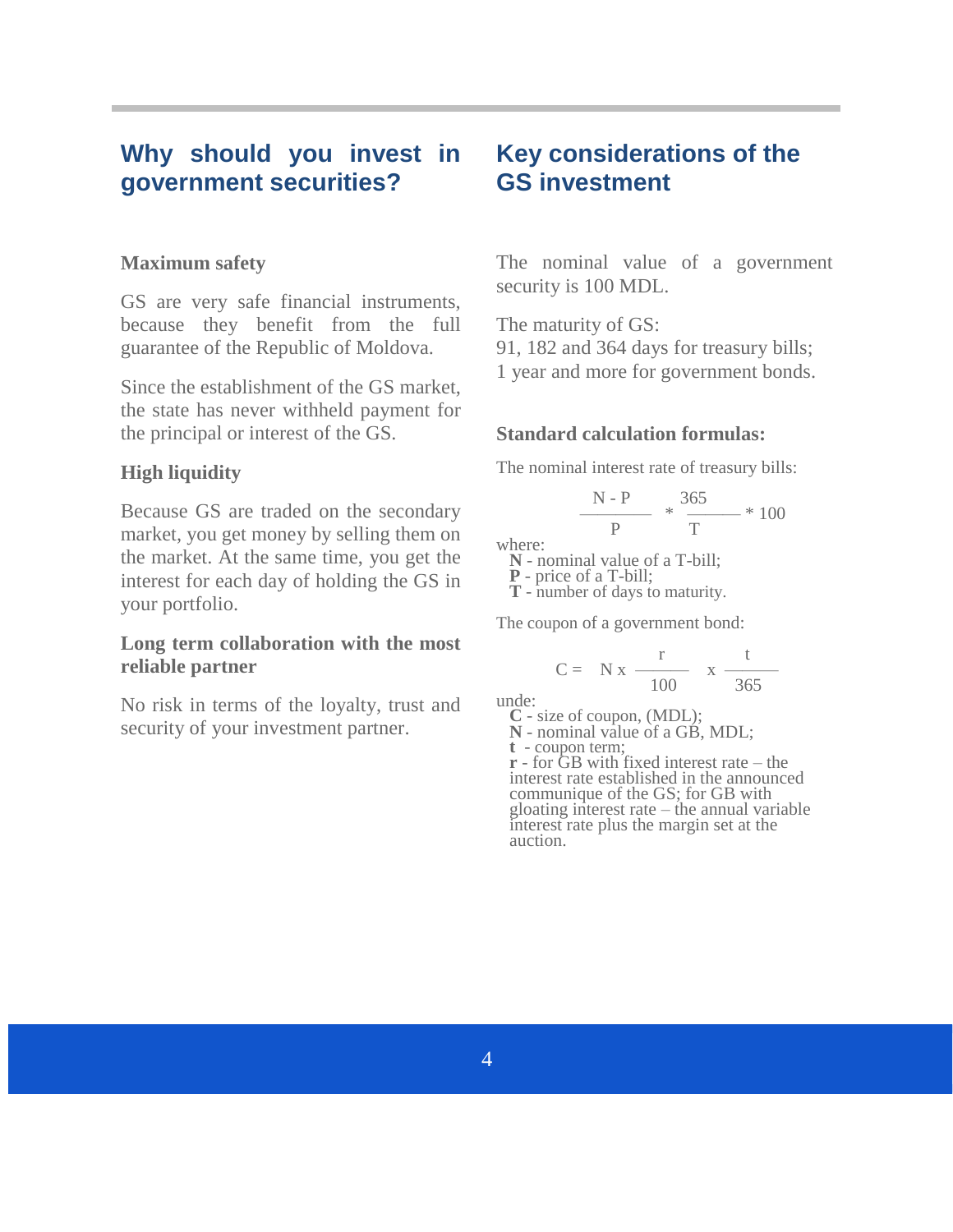GS are issued in the book-entry form (no special paper forms are printed) and are identified by a unique state registration number (ISIN).

The placement of GS on the primary market is performed by the National Bank, as fiscal agent of the state, through auctions, according to the conditions determined and regulated by the Ministry of Finance as issuer:

*in the first and third weeks of each month,*  on **TUESDAY**, for treasury bill*s;*

*in the first and third week of each month,*  on **WEDNESDAY**, for government bonds.

The Ministry of Finance and the National Bank of Moldova publish on its official web pages the Calendar of GS sale auctions and the Communiques of the placement /auction results of GS.

[www.mf.gov.md/ro/datoria-sectorului](http://www.mf.gov.md/ro/datoria-sectorului-public/pia%C8%9Ba-primar%C4%83-a-vms/)[public/piața-primară-a-vms/](http://www.mf.gov.md/ro/datoria-sectorului-public/pia%C8%9Ba-primar%C4%83-a-vms/) www.bnm.md/ro/content/piata-valorilormobiliare-de-stat

The bids for the purchase GS can be either **competitive**, where in addition to the value you want to be awarded, you also indicate the price / margin you are willing to pay, or **non-competitive**, where you indicate only the value you want to be awarded.

**Competitive bids** are allocated, using one of the following methods:

- *multiple price auction method,* used in selling auctions of T-Bills and GB with fixed interest rate;
- *single price auction method*, used in selling auctions of GB with floating interest rate.

In the **non competitive bidding**, the bids are allocated at the weighted average price of the bids satisfied in the competitive bidding within the volume announced in the non-competitive bidding.

Bids for purchasing/selling GS can be submitted to the primary dealer **no later than one day before the auction**.

For buying/selling GS you can contact one of the following primary dealers:

**BC ,,MOLDINDCONBANK'' S.A. BC,,MOLDOVA-AGROINDBANK'' S.A. BC ,,VICTORIABANK'' S.A. MOBIASBANCA – OTP GROUP S.A. FINCOMBANK'' S.A. BC ,,ENERGBANK'' S.A. BC ,,EXIMBANK '' S.A. BANCA COMERCIALĂ ROMÂNĂ CHIŞINĂU S.A. BC ,,EUROCREDITBANK'' S.A.**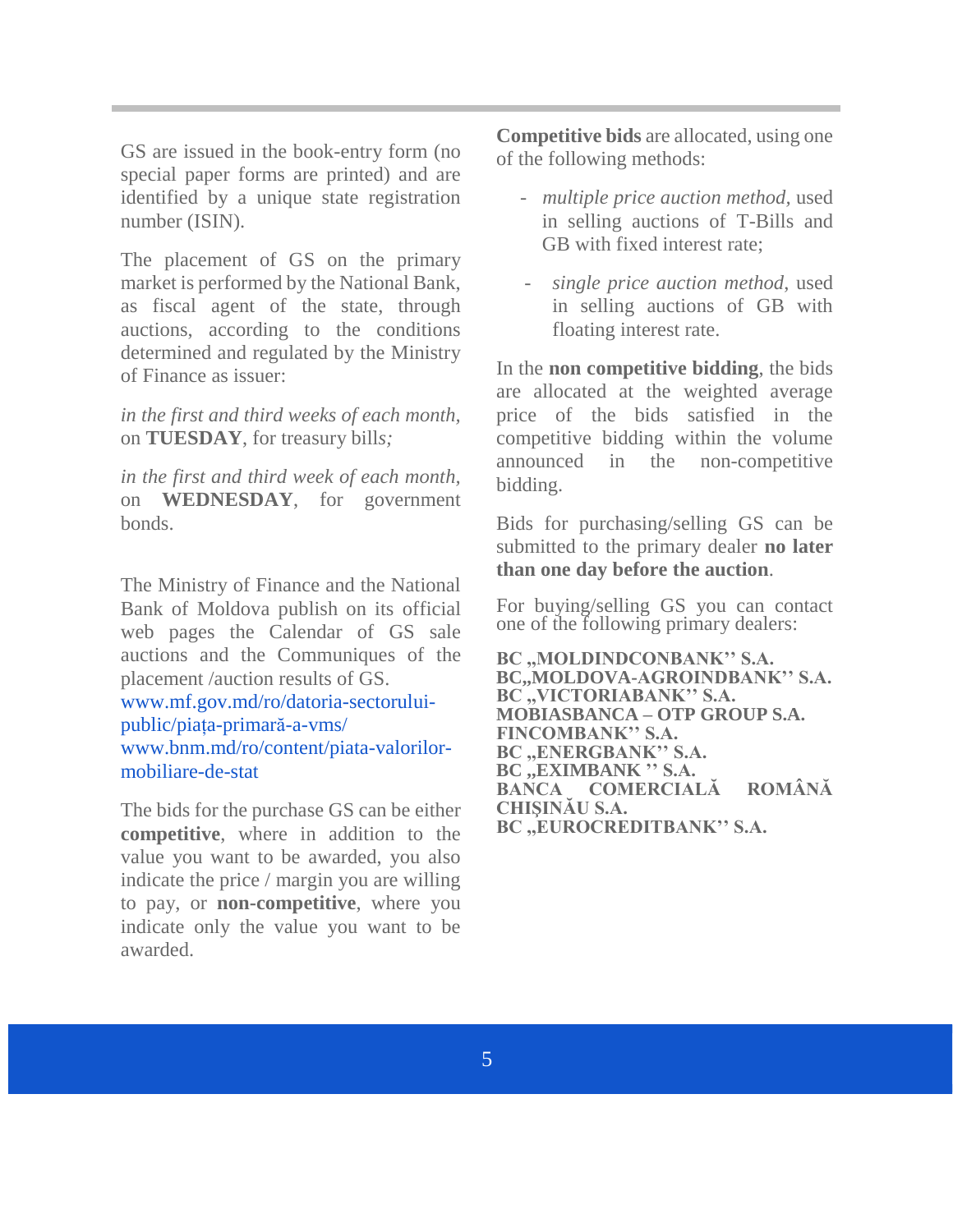## **How to invest in government securities?**

- 1. Contact a primary dealer;
- 2. Ask the primary dealer for the information about the Communique of GS placement and the recent results of GS auctions;
- 3. Choose the type of GS and the term for which you want to make the investment;
- 4. Fill in the application form for participating at the GS selling/purchasing auction, in strict accordance with the application form received from the primary dealer;
- 5. Open a current account at the primary dealer;
- 6. Deposit in the current account, the amount representing the total value of the government securities included in the application form for participating at the auction;
- 7. After the government securities selling auction, the primary dealer will notify you about the acceptance or rejection of the bid and will settle any differences amounts;
- 8. At the maturity or interest payment date, the primary dealer will transfer to your account the amount of the redeemed GS at face value and the afferent interest on GS.

## **How to buy/sell government securities on secondary market?**

- 1. Contact a primary dealer, in case of buying GS or the primary dealer through which you purchased GS, in case of selling GS;
- 2. Ask from the primary dealer the own price quotations of the GS and the quotations of other primary dealers, as well as the prices of the GS issued at the last auctions and those traded on the secondary market;
- 3. Negotiate the price and when you come to an agreement, conclude the transaction. If you cannot agree on the price, fill in the offer to buy/sell the GS, indicating the requested price, based on which the primary dealer will try to find the right counterparty;
- 4. The primary dealer will settle the amounts related to the transaction and after the changing the ownership over the GS will issue a confirmation certificate of the registration in the book entry form.

Starting with January 1, 2021, according to art. 15  $\S$  a) and b) of the Fiscal Code no. 1163/1997, the incomes obtained from interests of GS will be taxed in the amount of 12%. The actual beneficiaries are responsible for the obligation to declare and pay the tax related to the interest income obtained from GS.